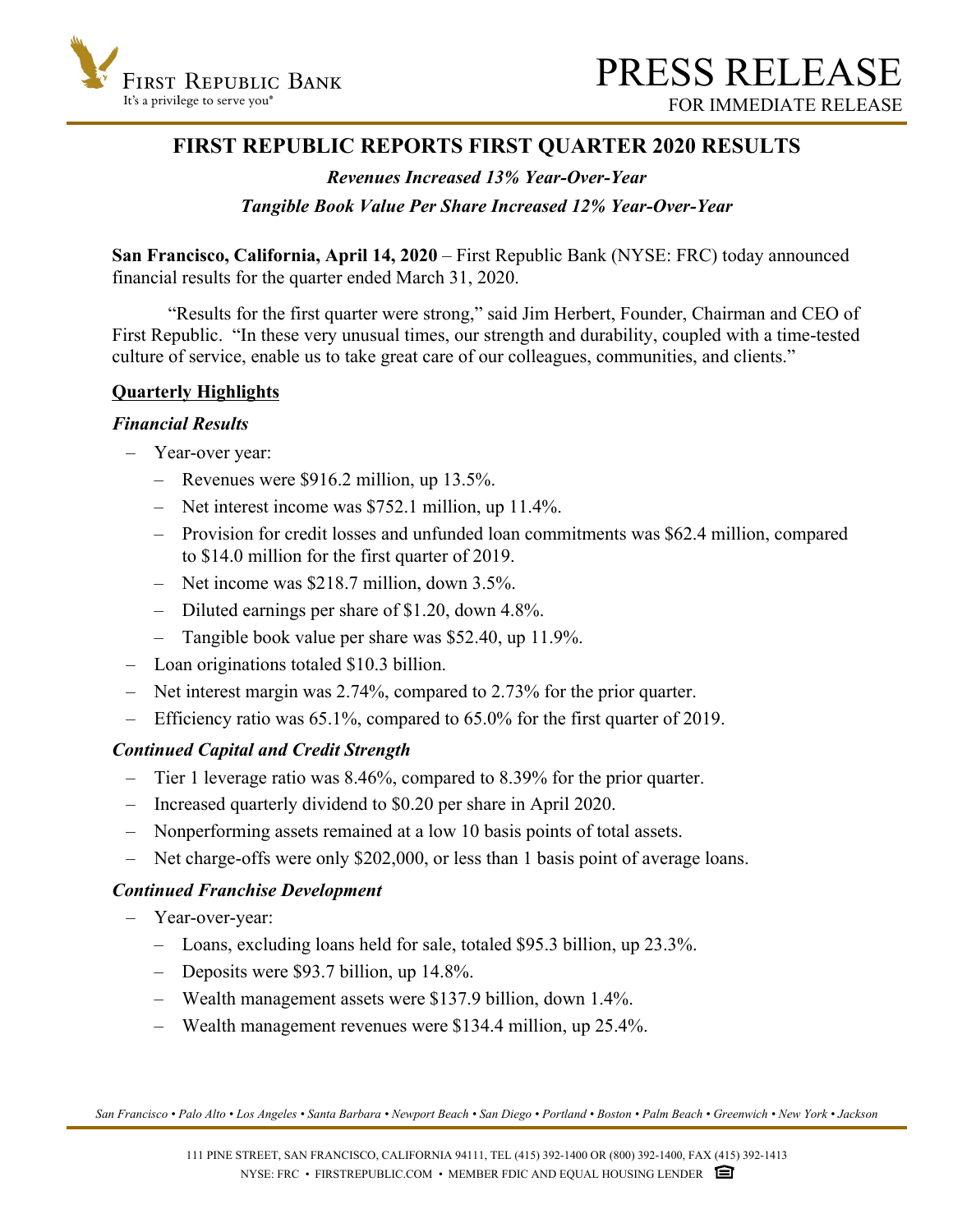"Credit quality, capital strength and liquidity remained strong," said Mike Roffler, Chief Financial Officer. "Loans and deposits grew nicely and we're pleased with 11.4% growth in net interest income and a stable net interest margin."

#### **Recent Developments**

The COVID-19 pandemic has caused substantial disruptions to the global economy and the communities we serve. In response to the pandemic, we have implemented our contingency plans, which include company-wide remote working arrangements, modified hours in our preferred banking offices, and promoting social distancing. In addition, we are focused on supporting our clients who may be experiencing a financial hardship due to COVID-19, including deferrals as needed and participation in the Small Business Administration's Paycheck Protection Program.

We are closely monitoring the rapid developments and uncertainties regarding the pandemic. We remain confident in our long-term underlying strength and stability, and our ability to navigate these challenging conditions.

#### **Quarterly Cash Dividend of \$0.20 per Share**

The Bank announced an increase of \$0.01 in its quarterly cash dividend to \$0.20 per share of common stock. This first quarter dividend is payable on May 14, 2020 to shareholders of record as of April 30, 2020.

#### **Strong Asset Quality**

Credit quality remains strong. Nonperforming assets were only 10 basis points of total assets at March 31, 2020. The Bank had net loan charge-offs of \$202,000 for the quarter.

Beginning in the first quarter, the Bank fully adopted the Current Expected Credit Losses ("CECL") methodology under Accounting Standards Codification ("ASC") 326, in which the allowance for credit losses reflects expected credit losses over the life of loans and held-tomaturity debt securities, and incorporates macroeconomic forecasts as well as historical loss rates. The allowance for expected credit losses at the end of the first quarter incorporates a change in the economic forecast late in the first quarter of 2020, to reflect the pandemic conditions, as compared to our initial adoption of CECL.

During the first quarter, the Bank recorded a total provision for credit losses and unfunded loan commitments of \$62.4 million, which included a provision for credit losses of \$48.1 million for loans and held-to-maturity debt securities, and an additional provision of \$14.3 million included in noninterest expense for unfunded loan commitments. In the first quarter of 2019, the total provision for loans and unfunded loan commitments was \$14.0 million.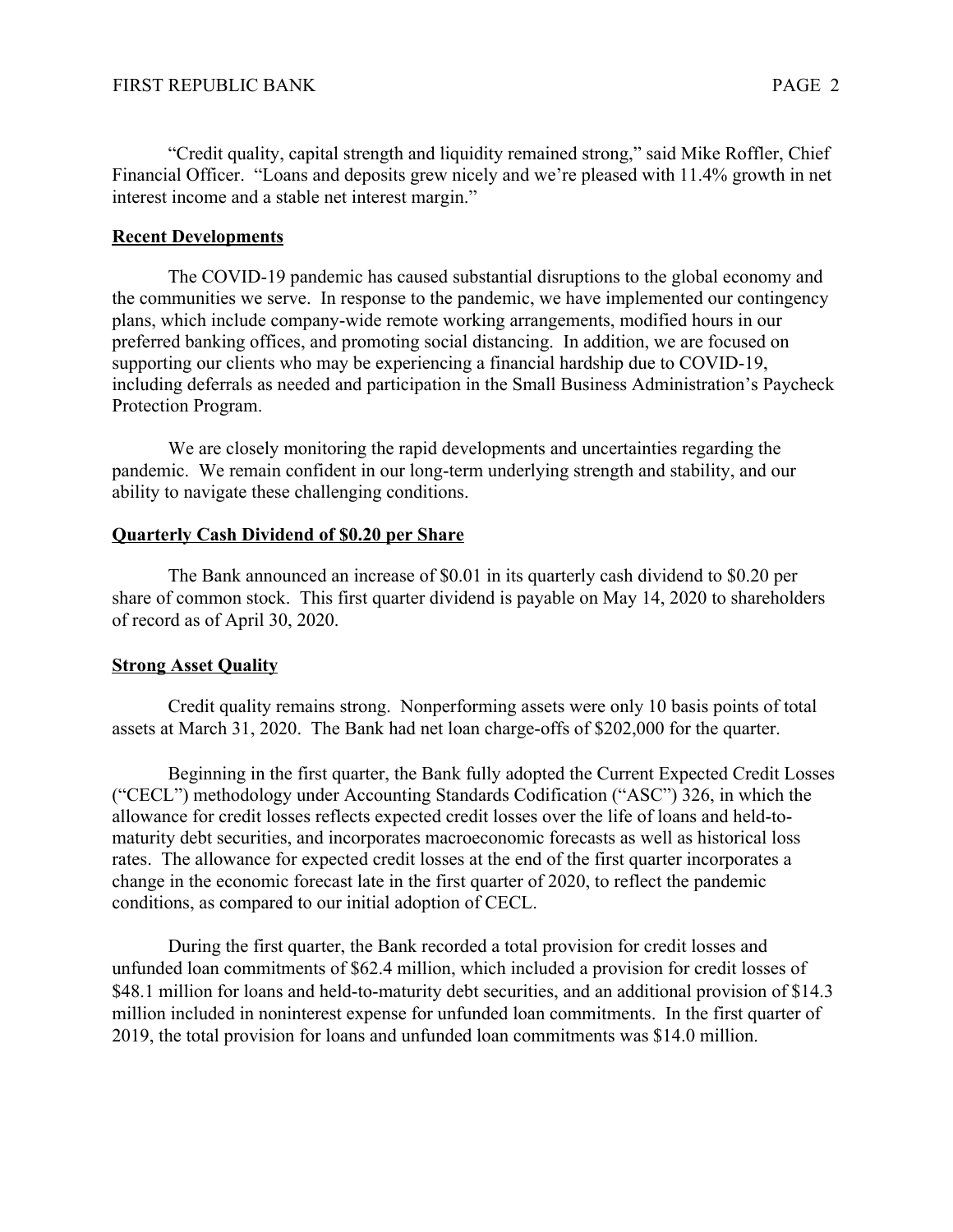## **Continued Capital Strength and Access to Capital Markets**

The Bank's Tier 1 leverage ratio was 8.46% at March 31, 2020, compared to 8.39% at December 31, 2019.

During the first quarter, the Bank sold 2,500,000 new shares of common stock in an underwritten public offering, which added approximately \$290.6 million to common equity. This common stock and the Tier 1 qualified preferred stock issued in the fourth quarter of 2019, net of preferred stock redeemed in the fourth quarter of 2019, added \$483.1 million of Tier 1 capital in the last six months.

The Bank has not and does not engage in common stock buybacks.

#### **Tangible Book Value Growth**

Tangible book value per common share at March 31, 2020 was \$52.40, up 11.9% from a year ago.

### **Continued Franchise Development**

#### *Loan Originations*

Loan originations were \$10.3 billion for the quarter, up 59.2% from the same quarter a year ago primarily due to increases in single family, business, multifamily/commercial construction and stock secured lending. Single family loan originations were 34% of the total for the quarter, and had a weighted average loan-to-value ratio of 57%. Multifamily and commercial real estate loans originated during the quarter, 12% of the total, had a weighted average loan-to-value ratio of 52%.

Loans, excluding loans held for sale, totaled \$95.3 billion at March 31, 2020, up 23.3% compared to a year ago primarily due to increases in single family, multifamily and commercial real estate loans, along with an increase in capital call lines of credit outstanding.

#### *Deposit Growth*

Total deposits increased to \$93.7 billion, up 14.8% compared to a year ago.

At March 31, 2020, checking deposit balances were 61.8% of total deposits.

#### *Investments*

Total investment securities at March 31, 2020 were \$18.8 billion, a 16.9% increase compared to a year ago.

High-quality liquid assets, including eligible cash, totaled \$17.6 billion at March 31, 2020, and represented 14.8% of average total assets.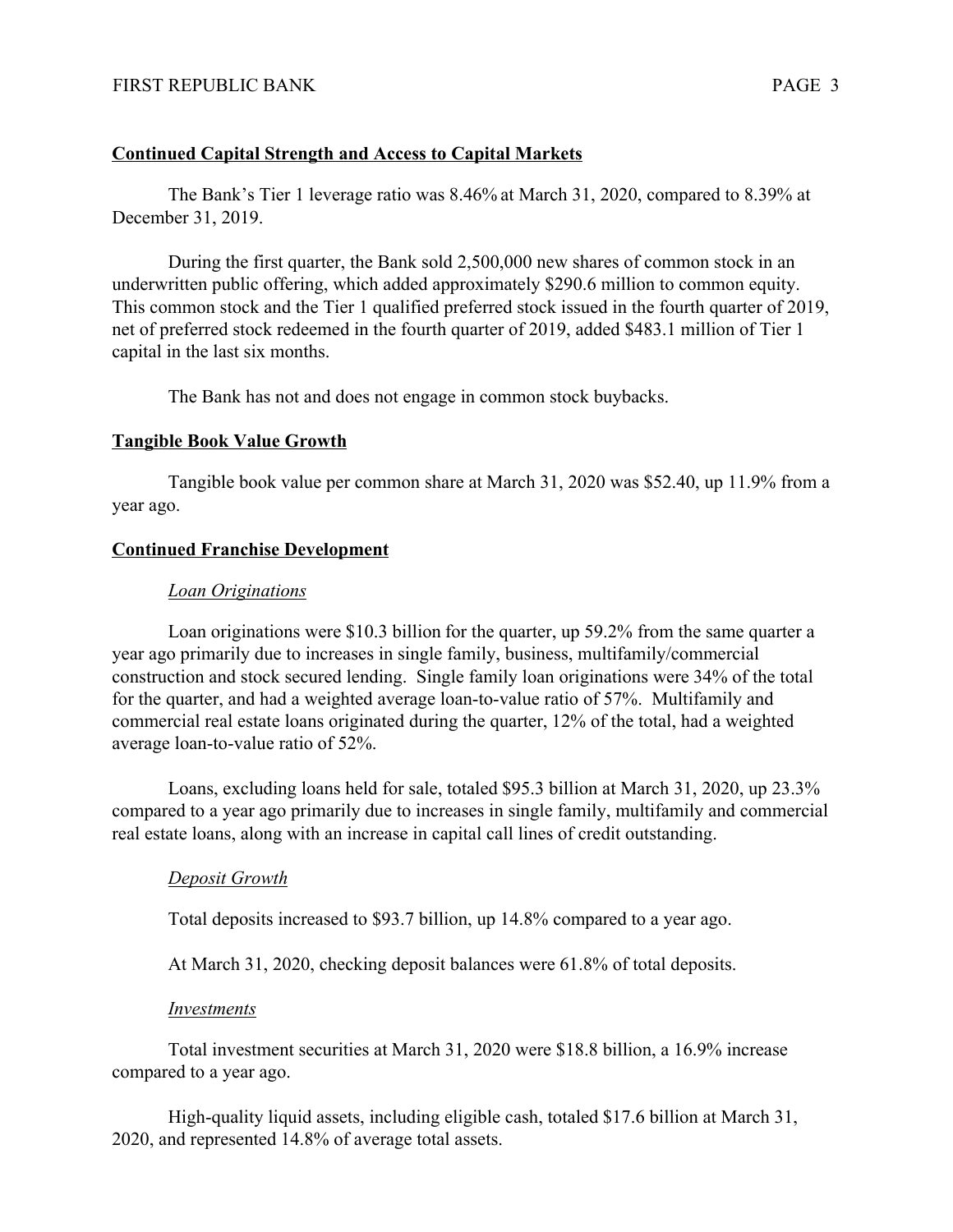#### *Wealth Management*

Wealth management revenues totaled \$134.4 million for the quarter, up 25.4% compared to last year's first quarter. Such revenues represented 14.7% of the Bank's total revenues for the quarter.

Total wealth management assets were \$137.9 billion at March 31, 2020, down 8.7% for the quarter and down 1.4% compared to a year ago. The decrease in wealth management assets for the quarter was primarily due to market decline, partially offset by net new assets from existing and new clients.

Wealth management assets included investment management assets of \$60.1 billion, brokerage assets and money market mutual funds of \$67.1 billion, and trust and custody assets of \$10.7 billion.

#### **Income Statement and Key Ratios**

#### *Revenue Growth*

Total revenues were \$916.2 million for the quarter, up 13.5% compared to the first quarter a year ago.

#### *Net Interest Income Growth*

Net interest income was \$752.1 million for the quarter, up 11.4% compared to the first quarter a year ago. The increase in net interest income resulted primarily from growth in average interest-earning assets.

#### *Net Interest Margin*

The net interest margin was 2.74% for the first quarter, compared to 2.73% for the prior quarter.

#### *Noninterest Income*

Noninterest income was \$164.0 million for the quarter, up 24.0% compared to the first quarter a year ago. The increase was primarily from growth in wealth management fees and a gain on investment securities for the quarter.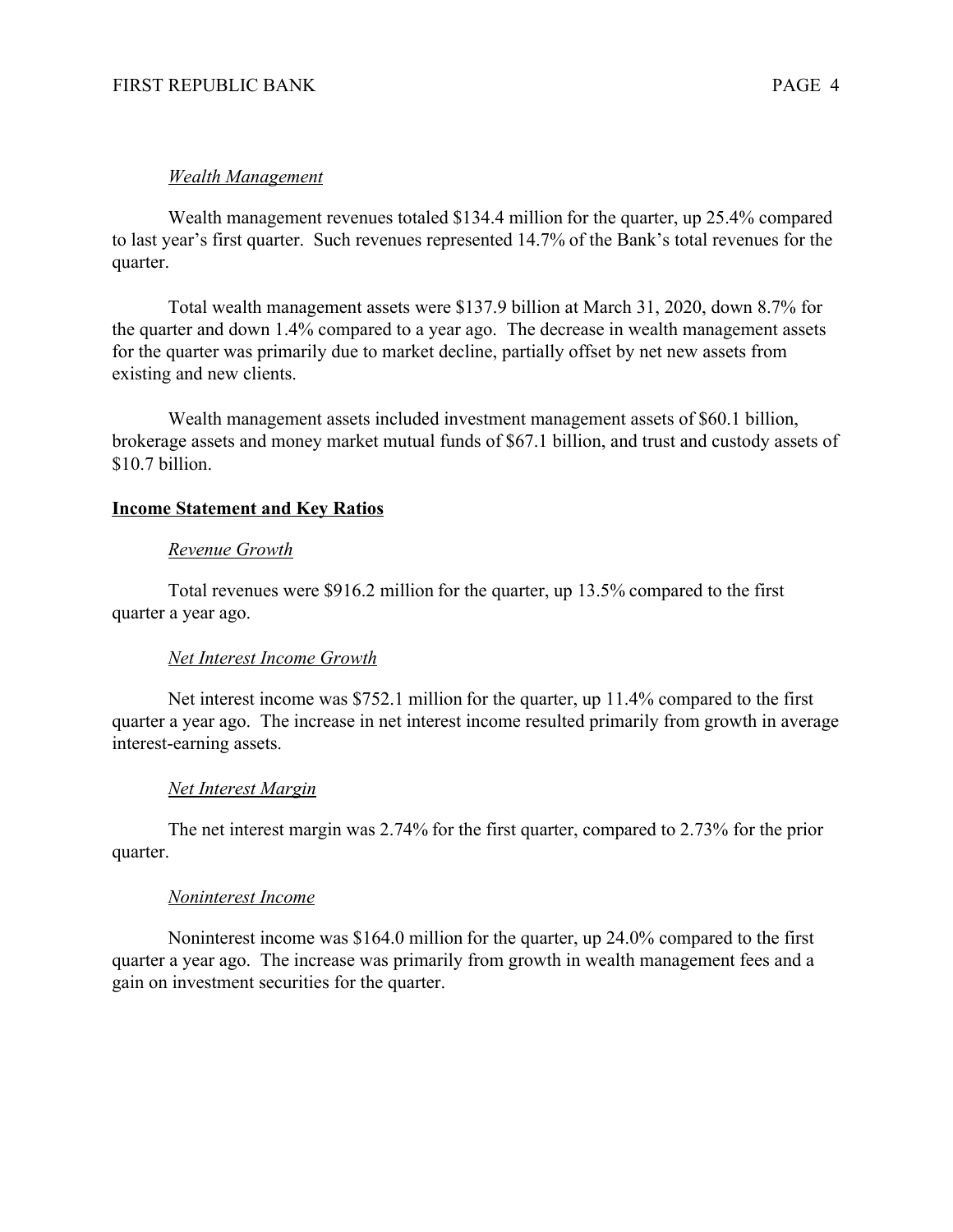### *Noninterest Expense and Efficiency Ratio*

Noninterest expense was \$596.3 million for the quarter, up 13.6% compared to the first quarter a year ago. The increase was primarily due to increased salaries and benefits and occupancy expenses from the continued investments in the expansion of the franchise, along with an increase in the provision for unfunded loan commitments.

The efficiency ratio was 65.1% for the quarter, compared to 65.0% for the first quarter a year ago.

#### *Income Taxes*

The Bank's effective tax rate for the first quarter of 2020 was 19.5%, compared to 20.3% for the prior quarter, and 15.6% for the first quarter a year ago. The increase from a year ago was primarily the result of lower tax benefits due to a decrease in stock options exercised by employees.

### **Conference Call Details**

First Republic Bank's first quarter 2020 earnings conference call is scheduled for April 14, 2020 at 7:00 a.m. PT / 10:00 a.m. ET. To access the event by telephone, please dial (800) 458-4148 and use confirmation code 1291711# approximately 15 minutes prior to the start time (to allow time for registration). International callers should dial +1 (720) 543-0206 and enter the same confirmation code.

The call will also be broadcast live over the Internet and can be accessed in the Investor Relations section of First Republic's website at [firstrepublic.com.](http://www.firstrepublic.com) To listen to the live webcast, please visit the site at least 15 minutes prior to the start time to register, download and install any necessary audio software.

For those unable to join the live presentation, a replay of the call will be available beginning April 14, 2020, at 11:00 a.m. PT / 2:00 p.m. ET, through April 21, 2020, at 8:59 p.m. PT / 11:59 p.m. ET. To access the replay, dial (888) 203-1112 and use confirmation code 1291711#. International callers should dial +1 (719) 457-0820 and enter the same confirmation code. A replay of the webcast also will be available for 90 days following, accessible in the Investor Relations section of First Republic Bank's website at [firstrepublic.com](http://www.firstrepublic.com).

The Bank's press releases are available after release in the Investor Relations section of First Republic Bank's website at [firstrepublic.com.](http://www.firstrepublic.com)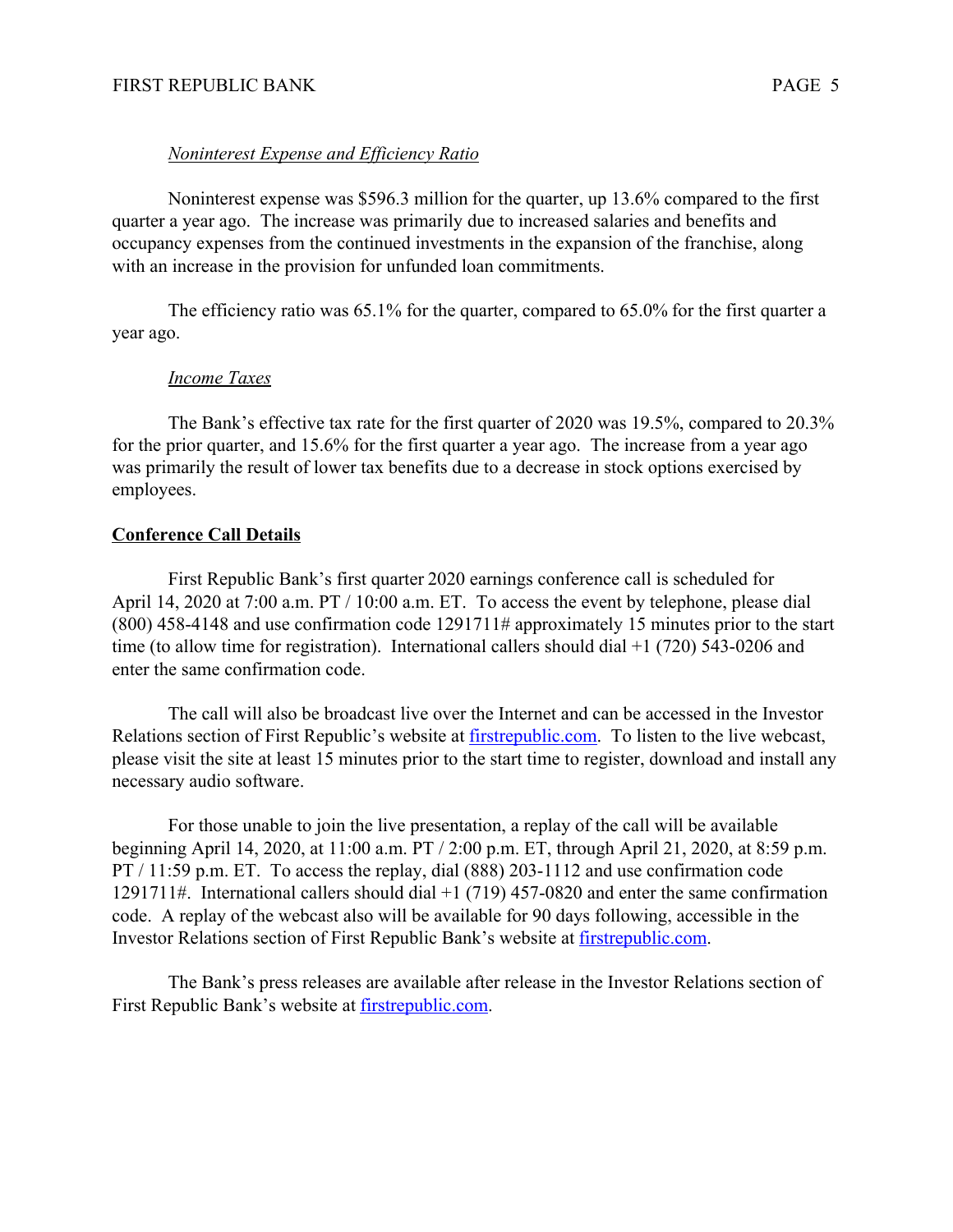### **About First Republic Bank**

Founded in 1985, First Republic and its subsidiaries offer private banking, private business banking and private wealth management, including investment, trust and brokerage services. First Republic specializes in delivering exceptional, relationship-based service and offers a complete line of products, including residential, commercial and personal loans, deposit services, and wealth management. Services are offered through preferred banking or wealth management offices primarily in San Francisco, Palo Alto, Los Angeles, Santa Barbara, Newport Beach and San Diego, California; Portland, Oregon; Boston, Massachusetts; Palm Beach, Florida; Greenwich, Connecticut; New York, New York; and Jackson, Wyoming. First Republic is a constituent of the S&P 500 Index and KBW Nasdaq Bank Index. For more information, visit [firstrepublic.com.](http://www.firstrepublic.com)

#### **Forward-Looking Statements**

This press release contains forward-looking statements within the meaning of the Private Securities Litigation Reform Act of 1995. Statements in this press release that are not historical facts are hereby identified as "forward-looking statements" for the purpose of the safe harbor provided by Section 21E of the Securities Exchange Act of 1934, as amended (the "Exchange Act"). Any statements about our expectations, beliefs, plans, predictions, forecasts, objectives, assumptions or future events or performance are not historical facts and may be forward-looking. These statements are often, but not always, made through the use of words or phrases such as "anticipates," "believes," "can," "could," "may," "predicts," "potential," "should," "will," "estimates," "plans," "projects," "continuing," "ongoing," "expects," "intends" and similar words or phrases. Accordingly, these statements are only predictions and involve estimates, known and unknown risks, assumptions and uncertainties that could cause actual results to differ materially from those expressed in them.

Forward-looking statements involving such risks and uncertainties include, but are not limited to, statements regarding: projections of loans, assets, deposits, liabilities, revenues, expenses, tax liabilities, net income, capital expenditures, liquidity, dividends, capital structure, investments or other financial items; expectations regarding the banking and wealth management industries; descriptions of plans or objectives of management for future operations, products or services; forecasts of future economic conditions generally and in our market areas in particular, which may affect the ability of borrowers to repay their loans and the value of real property or other property held as collateral for such loans; our opportunities for growth and our plans for expansion (including opening new offices); expectations about the performance of any new offices; projections about the amount and the value of intangible assets, as well as amortization of recorded amounts; future provisions for credit losses on loans and debt securities; changes in nonperforming assets; expectations regarding the impact of COVID-19; projections about future levels of loan originations or loan repayments; projections regarding costs, including the impact on our efficiency ratio; and descriptions of assumptions underlying or relating to any of the foregoing.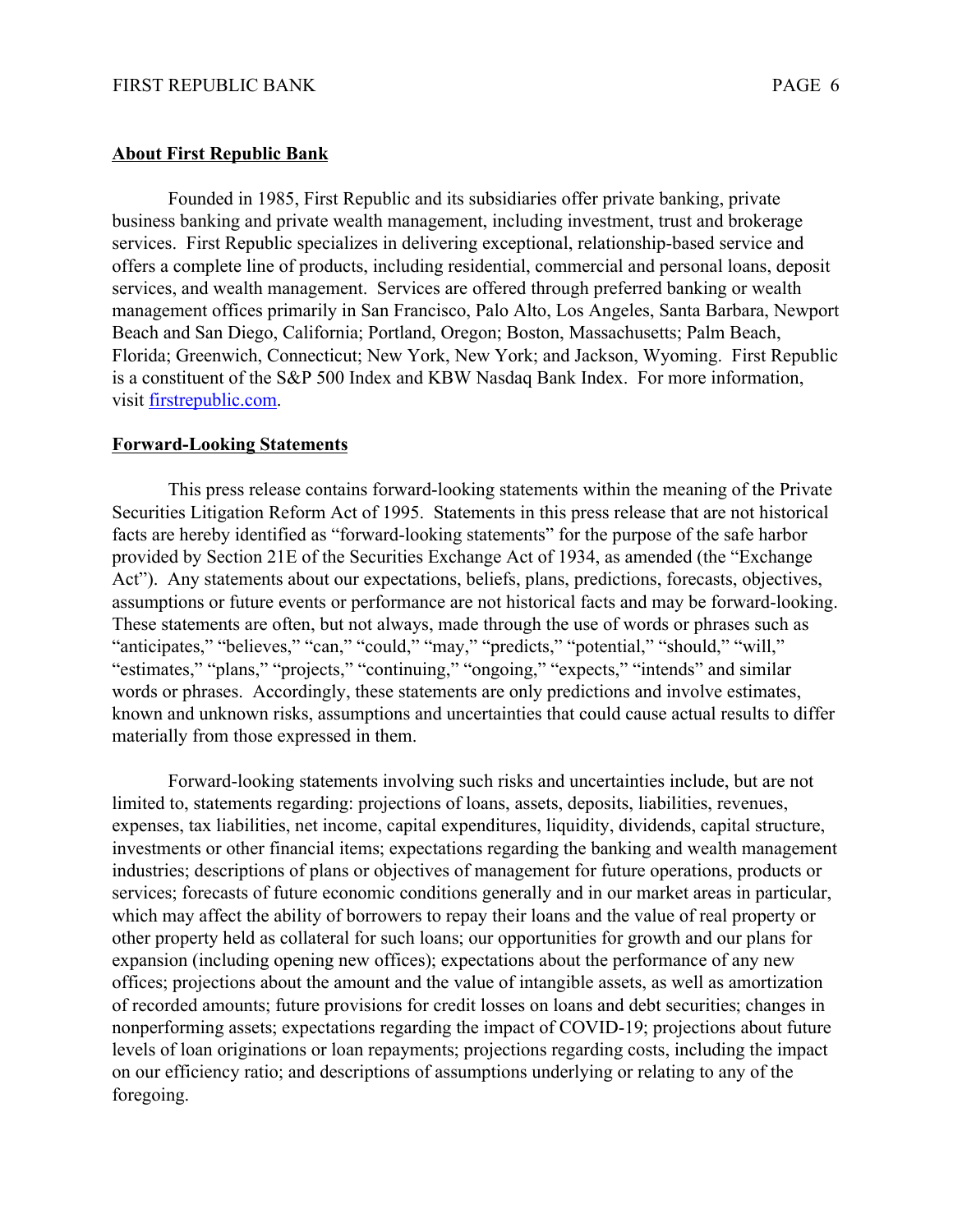Factors that could cause actual results to differ from those discussed in the forwardlooking statements include, but are not limited to: significant competition to attract and retain banking and wealth management customers, from both traditional and non-traditional financial services and technology companies; our ability to recruit and retain key managers, employees and board members; the possibility of earthquakes, fires and other natural disasters affecting the markets in which we operate; the negative impacts and disruptions resulting from the COVID-19 pandemic on our colleagues, the communities we serve and the domestic and global economy, which may have an adverse effect on our business, financial position and results of operations; interest rate risk and credit risk; our ability to maintain and follow high underwriting standards; economic and market conditions, including those affecting the valuation of our investment securities portfolio and credit losses on our loans and debt securities; real estate prices generally and in our markets; our geographic and product concentrations; demand for our products and services; developments and uncertainty related to the future use and availability of some reference rates, such as the London Interbank Offered Rate and the 11th District Monthly Weighted Average Cost of Funds Index, as well as other alternative reference rates; the regulatory environment in which we operate, our regulatory compliance and future regulatory requirements; any future changes to regulatory capital requirements; legislative and regulatory actions affecting us and the financial services industry, such as the Dodd-Frank Wall Street Reform and Consumer Protection Act (the "Dodd-Frank Act"), including increased compliance costs, limitations on activities and requirements to hold additional capital, as well as changes to the Dodd-Frank Act pursuant to the Economic Growth, Regulatory Relief, and Consumer Protection Act; our ability to avoid litigation and its associated costs and liabilities; future Federal Deposit Insurance Corporation ("FDIC") special assessments or changes to regular assessments; fraud, cybersecurity and privacy risks; and custom technology preferences of our customers and our ability to successfully execute on initiatives relating to enhancements of our technology infrastructure, including client-facing systems and applications. For a discussion of these and other risks and uncertainties, see First Republic's FDIC filings, including, but not limited to, the risk factors in First Republic's Annual Report on Form 10-K and any subsequent reports filed by First Republic with the FDIC. These filings are available in the Investor Relations section of our website.

All forward-looking statements are necessarily only estimates of future results, and there can be no assurance that actual results will not differ materially from expectations, and, therefore, you are cautioned not to place undue reliance on such statements. Any forwardlooking statements are qualified in their entirety by reference to the factors discussed throughout our public filings under the Exchange Act. Further, any forward-looking statement speaks only as of the date on which it is made, and we undertake no obligation to update any forward-looking statement to reflect events or circumstances after the date on which the statement is made or to reflect the occurrence of unanticipated events.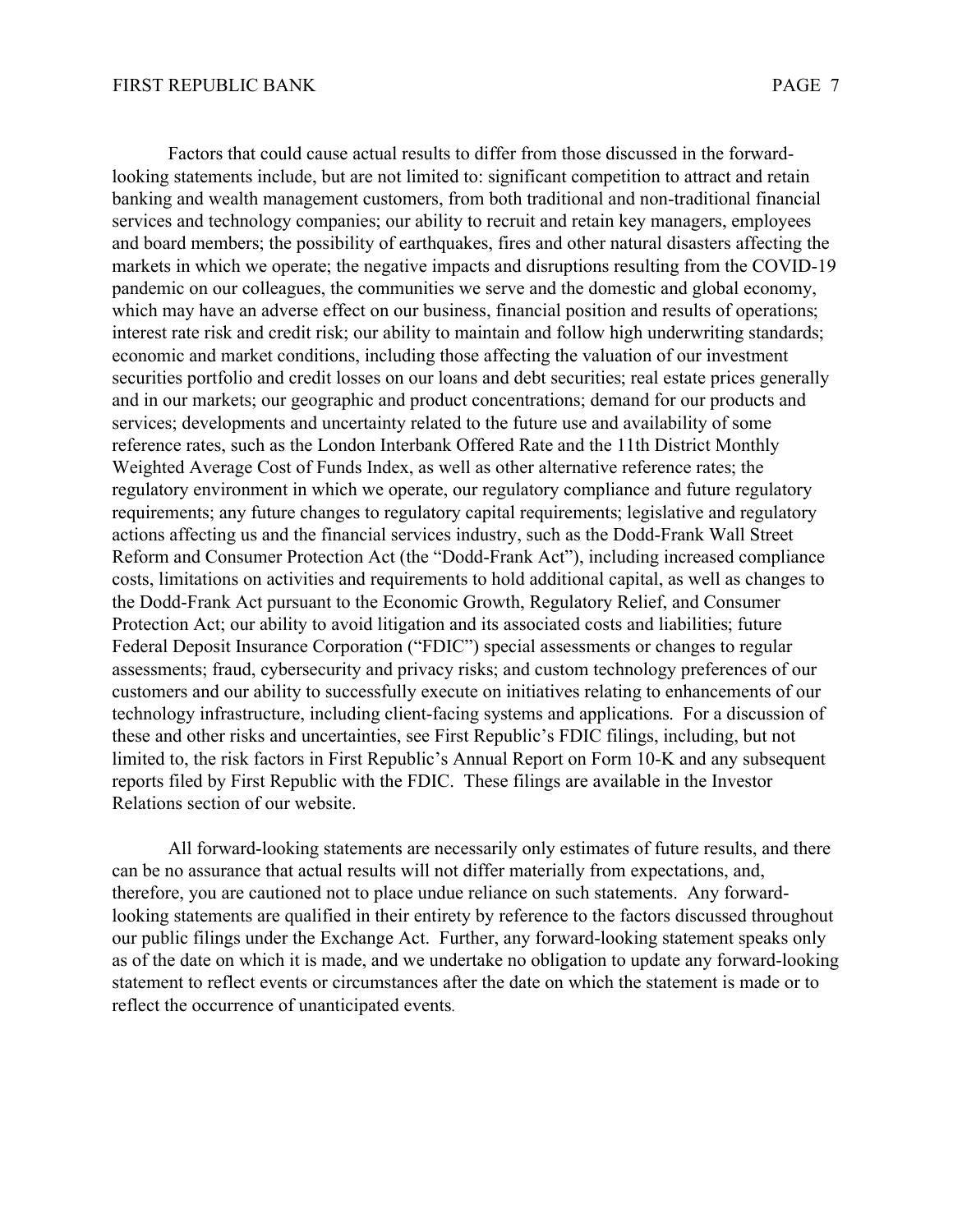# **CONSOLIDATED STATEMENTS OF INCOME**

|                                          |                                 | <b>Quarter Ended</b><br>March 31, | <b>Ouarter Ended</b><br>December 31, |         |                                       |          |
|------------------------------------------|---------------------------------|-----------------------------------|--------------------------------------|---------|---------------------------------------|----------|
| (in thousands, except per share amounts) |                                 | 2020                              |                                      | 2019    |                                       | 2019     |
| Interest income:                         |                                 |                                   |                                      |         |                                       |          |
|                                          | \$                              | 796,652                           | \$                                   | 700,088 | \$                                    | 780,326  |
|                                          |                                 | 148,569                           |                                      | 133,765 |                                       | 146,080  |
|                                          |                                 | 6,960                             |                                      | 5,175   |                                       | 5,679    |
|                                          |                                 | 3,940                             |                                      | 7,989   |                                       | 4,869    |
|                                          |                                 | 956,121                           |                                      | 847,017 |                                       | 936,954  |
| Interest expense:                        |                                 |                                   |                                      |         |                                       |          |
| Deposits                                 |                                 | 118,845                           |                                      | 107,747 |                                       | 128,705  |
|                                          |                                 | 85,144                            |                                      | 64,232  |                                       | 88,131   |
|                                          |                                 | 203,989                           |                                      | 171,979 |                                       | 216,836  |
|                                          |                                 | 752,132                           |                                      | 675,038 |                                       | 720,118  |
|                                          |                                 | 48,097                            |                                      | 14,200  |                                       | 9,579    |
|                                          |                                 | 704,035                           |                                      | 660,838 |                                       | 710,539  |
| Noninterest income:                      |                                 |                                   |                                      |         |                                       |          |
|                                          |                                 | 99,296                            |                                      | 84,924  |                                       | 97,106   |
|                                          |                                 | 15,826                            |                                      | 7,659   |                                       | 12,416   |
|                                          |                                 | 2,157                             |                                      | 2.114   |                                       | 4,186    |
|                                          |                                 | 4,976                             |                                      | 3,889   |                                       | 4,328    |
|                                          |                                 | 12,184                            |                                      | 8,631   |                                       | 10,365   |
|                                          |                                 | 6,597                             |                                      | 6,320   |                                       | 6,609    |
|                                          |                                 | 6,114                             |                                      | 4,007   |                                       | 6,175    |
|                                          |                                 | 1,652                             |                                      | 3,788   |                                       | 1,788    |
|                                          |                                 | 1,925                             |                                      | 359     |                                       | 69       |
|                                          |                                 | 2,628                             |                                      | (149)   |                                       | (1, 541) |
|                                          |                                 | 8,160                             |                                      | 9,335   |                                       | 14,034   |
|                                          |                                 | 2,529                             |                                      | 1,441   |                                       | 1,810    |
|                                          |                                 | 164,044                           |                                      | 132,318 |                                       | 157,345  |
| Noninterest expense:                     |                                 |                                   |                                      |         |                                       |          |
|                                          |                                 | 361,204                           |                                      | 313,253 |                                       | 325,094  |
|                                          |                                 | 70,715                            |                                      | 67,170  |                                       | 69,278   |
|                                          |                                 | 53,641                            |                                      | 43,895  |                                       | 50,474   |
|                                          |                                 | 13,117                            |                                      | 11,681  |                                       | 22,476   |
|                                          |                                 | 11,843                            |                                      | 15,734  |                                       | 17,615   |
|                                          |                                 | 10,185                            |                                      | 8,903   |                                       | 10,912   |
| Other expenses                           |                                 | 75,585                            |                                      | 64,176  |                                       | 62,996   |
|                                          |                                 | 596,290                           |                                      | 524,812 |                                       | 558,845  |
|                                          |                                 | 271,789                           |                                      | 268,344 |                                       | 309,039  |
| Provision for income taxes               |                                 | 53,103                            |                                      | 41,753  |                                       | 62,709   |
| Net income                               |                                 | 218,686                           |                                      | 226,591 |                                       | 246,330  |
|                                          |                                 | 13,020                            |                                      | 12,787  |                                       | 10,708   |
|                                          | S.                              | 205,666                           | \$                                   | 213,804 | \$                                    | 235,622  |
|                                          | $\frac{1}{2}$                   | 1.20                              |                                      | 1.28    |                                       | 1.40     |
|                                          | $\frac{\mathsf{s}}{\mathsf{s}}$ | 1.20                              | $\frac{1}{2}$<br>\$                  | 1.26    | $\frac{\mathsf{s}}{\mathsf{s}}$<br>\$ | 1.39     |
|                                          |                                 |                                   |                                      |         |                                       |          |
|                                          |                                 | 170,835                           |                                      | 167,112 |                                       | 168,544  |
|                                          |                                 | 172,039                           |                                      | 169,410 |                                       | 169,776  |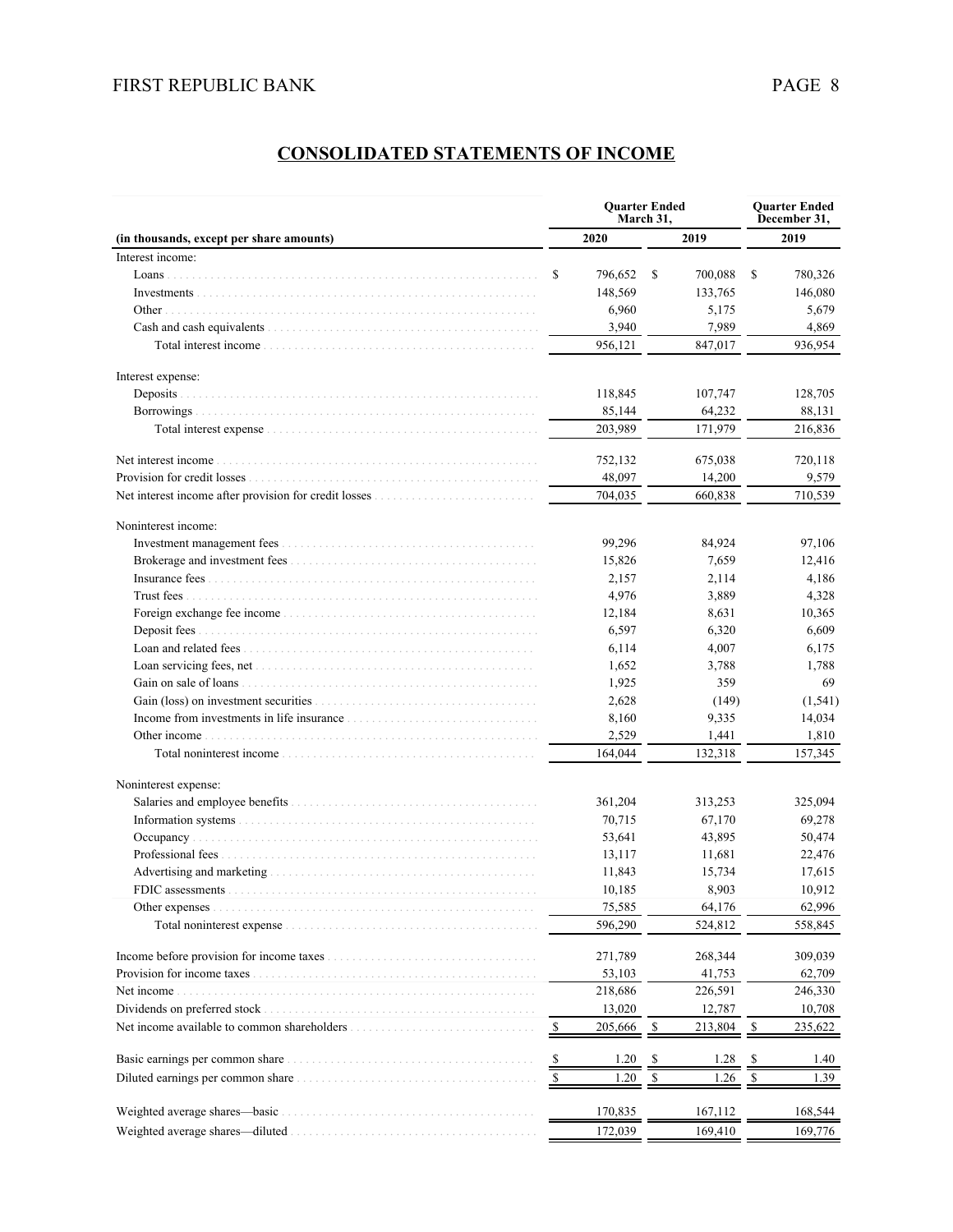# **CONSOLIDATED BALANCE SHEETS**

|                                                                                                                                                                                                                                | As of                             |                        |    |                              |    |                           |  |  |  |  |
|--------------------------------------------------------------------------------------------------------------------------------------------------------------------------------------------------------------------------------|-----------------------------------|------------------------|----|------------------------------|----|---------------------------|--|--|--|--|
| (\$ in thousands)                                                                                                                                                                                                              |                                   | March 31,<br>2020      |    | December 31,<br>$2019^{(1)}$ |    | March 31,<br>$2019^{(1)}$ |  |  |  |  |
| <b>ASSETS</b>                                                                                                                                                                                                                  |                                   |                        |    |                              |    |                           |  |  |  |  |
| Cash and cash equivalents                                                                                                                                                                                                      | \$                                | 3,949,378<br>1,243,798 | S  | 1,699,557<br>1,282,169       | S  | 3,693,396<br>1,624,970    |  |  |  |  |
| Debt securities held-to-maturity                                                                                                                                                                                               |                                   | 17,534,920<br>(5,087)  |    | 17, 147, 633                 |    | 14,442,876                |  |  |  |  |
|                                                                                                                                                                                                                                |                                   | 17,529,833             |    | 17,147,633                   |    | 14,442,876                |  |  |  |  |
|                                                                                                                                                                                                                                |                                   | 19,575                 |    | 19.586                       |    | 19,386                    |  |  |  |  |
| Loans: $(1)$                                                                                                                                                                                                                   |                                   |                        |    |                              |    |                           |  |  |  |  |
|                                                                                                                                                                                                                                |                                   | 49,063,193             |    | 47,985,651                   |    | 39,134,534                |  |  |  |  |
|                                                                                                                                                                                                                                |                                   | 2,703,919              |    | 2,501,432                    |    | 2,502,837                 |  |  |  |  |
|                                                                                                                                                                                                                                |                                   | 779,239                |    | 761,589                      |    | 690,370                   |  |  |  |  |
|                                                                                                                                                                                                                                |                                   | 12,823,392             |    | 12,353,359                   |    | 10,755,210                |  |  |  |  |
|                                                                                                                                                                                                                                |                                   | 7,715,266              |    | 7,449,058                    |    | 6,763,664                 |  |  |  |  |
|                                                                                                                                                                                                                                |                                   | 1,839,445              |    | 1,695,954                    |    | 1,604,996                 |  |  |  |  |
|                                                                                                                                                                                                                                |                                   | 7,512,231              |    | 5,570,322                    |    | 4,524,749                 |  |  |  |  |
|                                                                                                                                                                                                                                |                                   | 3,087,751              |    | 3,042,193                    |    | 3,046,352                 |  |  |  |  |
|                                                                                                                                                                                                                                |                                   | 3,094,922              |    | 3,034,301                    |    | 3,044,943                 |  |  |  |  |
| Stock secured                                                                                                                                                                                                                  |                                   | 1,919,971              |    | 1,897,511                    |    | 1,375,454                 |  |  |  |  |
| Other secured                                                                                                                                                                                                                  |                                   | 1,531,705              |    | 1,433,399                    |    | 1,135,170                 |  |  |  |  |
|                                                                                                                                                                                                                                |                                   | 2,659,674              |    | 2,570,356                    |    | 2,328,751                 |  |  |  |  |
|                                                                                                                                                                                                                                |                                   | 554,354                |    | 501.706                      |    | 358.067                   |  |  |  |  |
| Total loans                                                                                                                                                                                                                    |                                   | 95,285,062             |    | 90,796,831                   |    | 77,265,097                |  |  |  |  |
|                                                                                                                                                                                                                                |                                   | (541,906)              |    | (496, 104)                   |    | (453, 121)                |  |  |  |  |
| Loans, net                                                                                                                                                                                                                     |                                   | 94,743,156             |    | 90,300,727                   |    | 76,811,976                |  |  |  |  |
| Loans held for sale                                                                                                                                                                                                            |                                   | 354,873                |    | 23,304                       |    | 9,878                     |  |  |  |  |
| Investments in life insurance                                                                                                                                                                                                  |                                   | 1,460,909              |    | 1,434,642                    |    | 1,404,083                 |  |  |  |  |
|                                                                                                                                                                                                                                |                                   | 1,106,693              |    | 1,100,509                    |    | 1,040,924                 |  |  |  |  |
| Premises, equipment and leasehold improvements, net encourage and the set of the set of the set of the set of the set of the set of the set of the set of the set of the set of the set of the set of the set of the set of th |                                   | 392,953                |    | 386,841                      |    | 339,745                   |  |  |  |  |
|                                                                                                                                                                                                                                |                                   | 232,985                |    | 235,269                      |    | 270,594                   |  |  |  |  |
| Other real estate owned encouragement of the contract of the contract of the contract of the contract of the contract of the contract of the contract of the contract of the contract of the contract of the contract of the c |                                   | 1,071                  |    |                              |    |                           |  |  |  |  |
| Other assets                                                                                                                                                                                                                   |                                   | 2,879,705              |    | 2,633,397                    |    | 2,189,400                 |  |  |  |  |
|                                                                                                                                                                                                                                | $\frac{\mathcal{S}}{\mathcal{S}}$ | 123,914,929            | -S | 116,263,634                  | -S | 101,847,228               |  |  |  |  |
| <b>LIABILITIES AND EQUITY</b>                                                                                                                                                                                                  |                                   |                        |    |                              |    |                           |  |  |  |  |
| Liabilities:                                                                                                                                                                                                                   |                                   |                        |    |                              |    |                           |  |  |  |  |
| Deposits:                                                                                                                                                                                                                      |                                   |                        |    |                              |    |                           |  |  |  |  |
|                                                                                                                                                                                                                                | \$                                | 36,920,635             | S  | 33,124,265                   | \$ | 31,362,112                |  |  |  |  |
|                                                                                                                                                                                                                                |                                   | 20,941,790             |    | 19,696,859                   |    | 16,912,529                |  |  |  |  |
|                                                                                                                                                                                                                                |                                   | 12,636,674             |    | 12,790,707                   |    | 10,559,521                |  |  |  |  |
|                                                                                                                                                                                                                                |                                   | 9,052,690              |    | 10,586,355                   |    | 9,858,736                 |  |  |  |  |
|                                                                                                                                                                                                                                |                                   | 14,140,550             |    | 13,935,060                   |    | 12,919,219                |  |  |  |  |
|                                                                                                                                                                                                                                |                                   | 93,692,339             |    | 90,133,246                   |    | 81,612,117                |  |  |  |  |
|                                                                                                                                                                                                                                |                                   |                        |    | 800,000                      |    |                           |  |  |  |  |
| Long-term FHLB advances                                                                                                                                                                                                        |                                   | 16,250,000             |    | 12,200,000                   |    | 8,000,000                 |  |  |  |  |
| Senior notes                                                                                                                                                                                                                   |                                   | 994,742                |    |                              |    |                           |  |  |  |  |
| Subordinated notes                                                                                                                                                                                                             |                                   | 777,990                |    | 497,719                      |    | 896,866                   |  |  |  |  |
| Other liabilities                                                                                                                                                                                                              |                                   |                        |    | 777,885                      |    | 777,576                   |  |  |  |  |
|                                                                                                                                                                                                                                |                                   | 1,840,093              |    | 2,003,677                    |    | 1,514,685<br>92,801,244   |  |  |  |  |
|                                                                                                                                                                                                                                |                                   | 113,555,164            |    | 106,412,527                  |    |                           |  |  |  |  |
| Shareholders' Equity:                                                                                                                                                                                                          |                                   |                        |    |                              |    |                           |  |  |  |  |
| Preferred stock                                                                                                                                                                                                                |                                   | 1,145,000              |    | 1,145,000                    |    | 940,000                   |  |  |  |  |
| Common stock                                                                                                                                                                                                                   |                                   | 1,714                  |    | 1,686                        |    | 1,674                     |  |  |  |  |
| Additional paid-in capital experience and the contract of the contract of the contract of the contract of the contract of the contract of the contract of the contract of the contract of the contract of the contract of the  |                                   | 4,543,650              |    | 4,214,915                    |    | 4,203,473                 |  |  |  |  |
| Retained earnings                                                                                                                                                                                                              |                                   | 4,652,089              |    | 4,484,375                    |    | 3,914,294                 |  |  |  |  |
|                                                                                                                                                                                                                                |                                   | 17,312                 |    | 5,131                        |    | (13, 457)                 |  |  |  |  |
| Total Shareholders' Equity                                                                                                                                                                                                     |                                   | 10,359,765             |    | 9,851,107                    |    | 9,045,984                 |  |  |  |  |
|                                                                                                                                                                                                                                | -S                                | 123,914,929            | S  | 116,263,634                  | \$ | 101,847,228               |  |  |  |  |

 $\overline{a}^{(1)}$  For comparability, the Bank has adjusted certain prior period loan amounts to conform to the current period presentation under CECL.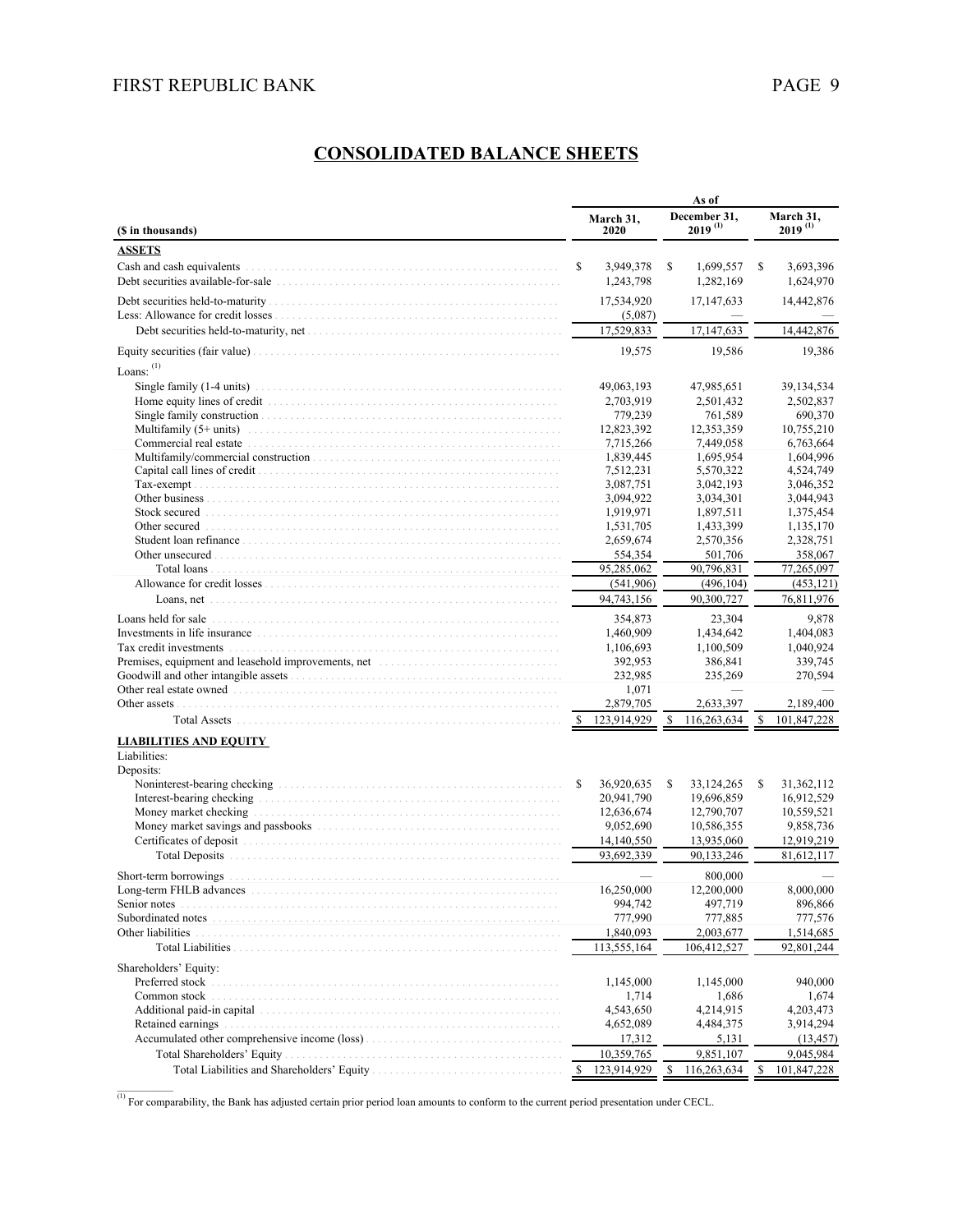|                                                                                          |                           |                                                      |                           | Quarter Ended March 31,   |                                                      |                                 |                           | Quarter Ended December 31,                           |                                 |
|------------------------------------------------------------------------------------------|---------------------------|------------------------------------------------------|---------------------------|---------------------------|------------------------------------------------------|---------------------------------|---------------------------|------------------------------------------------------|---------------------------------|
|                                                                                          |                           | 2020                                                 |                           |                           | $2019^{(4)}$                                         |                                 |                           | $2019^{(4)}$                                         |                                 |
| <b>Average Balances, Yields</b><br>and Rates                                             | Average<br><b>Balance</b> | <b>Interest</b><br>$Income/_{(1)}$<br><b>Expense</b> | Yields/<br>Rates $^{(2)}$ | Average<br><b>Balance</b> | <b>Interest</b><br>$Income/_{(1)}$<br><b>Expense</b> | Yields/<br>Rates <sup>(2)</sup> | Average<br><b>Balance</b> | <b>Interest</b><br>$Income/_{(1)}$<br><b>Expense</b> | Yields/<br>Rates <sup>(2)</sup> |
| (\$ in thousands)                                                                        |                           |                                                      |                           |                           |                                                      |                                 |                           |                                                      |                                 |
| Assets:                                                                                  |                           |                                                      |                           |                           |                                                      |                                 |                           |                                                      |                                 |
| Cash and cash equivalents                                                                | \$1,853,579               | 3,940<br>\$                                          | $0.85 \%$                 | \$1,445,058               | 7,989<br>\$                                          | 2.24%                           | \$<br>1,377,686           | 4,869<br>\$                                          | 1.40 %                          |
| Investment securities:<br>U.S. Government-sponsored                                      |                           |                                                      |                           |                           |                                                      |                                 |                           |                                                      |                                 |
| agency securities                                                                        | 307,449                   | 2,207                                                | 2.87 %                    | 1,044,894                 | 7,776                                                | 2.98 %                          | 461,671                   | 3,239                                                | 2.81 %                          |
| Mortgage-backed securities:                                                              |                           |                                                      |                           |                           |                                                      |                                 |                           |                                                      |                                 |
| Agency residential and<br>commercial MBS                                                 | 6,746,664                 | 47,186                                               | 2.80 %                    | 6,854,838                 | 49,620                                               | 2.90 %                          | 6,826,144                 | 47,764                                               | 2.80 %                          |
| Other residential and                                                                    |                           |                                                      |                           |                           |                                                      |                                 |                           |                                                      |                                 |
| commercial MBS<br>.                                                                      | 3,834                     | 32                                                   | 3.33 %                    | 4,528                     | 46                                                   | 4.03 %                          | 4,276                     | 39                                                   | 3.66 %                          |
| Municipal securities                                                                     | 11,358,749                | 122,542                                              | 4.32 %                    | 8,180,654                 | 94,501                                               | 4.62 %                          | 10,981,068                | 116,245                                              | 4.23 %                          |
| Other investment<br>securities $^{(3)}$                                                  | 43,783                    | 320                                                  | 2.92 %                    | 18,989                    | 120                                                  | 2.52 %                          | 43,840                    | 322                                                  | 2.94 %                          |
| Total investment securities.                                                             | 18,460,479                | 172,287                                              | 3.73 %                    | 16,103,903                | 152,063                                              | 3.78 %                          | 18,316,999                | 167,609                                              | 3.66 %                          |
|                                                                                          |                           |                                                      |                           |                           |                                                      |                                 |                           |                                                      |                                 |
| Loans:<br>Residential real estate $(5)$                                                  | 51,300,013                | 404,982                                              | 3.16 %                    | 40,973,253                | 341,784                                              | 3.34 %                          | 48,938,892                | 391,415                                              | 3.20 %                          |
| Multifamily <sup>(6)</sup><br>.                                                          | 12,565,723                | 118,944                                              | 3.74 %                    | 10,534,919                | 99,701                                               | 3.79 %                          | 12,043,858                | 118,431                                              | 3.85 %                          |
| Commercial real estate                                                                   | 7,574,573                 | 78,609                                               | 4.11 %                    | 6,702,263                 | 71,947                                               | 4.29 %                          | 7,414,885                 | 78,229                                               | 4.13 %                          |
| Multifamily/commercial                                                                   |                           |                                                      |                           |                           |                                                      |                                 |                           |                                                      |                                 |
| construction<br>Business <sup>(7)</sup>                                                  | 2,550,647                 | 30,285                                               | 4.70 %                    | 2,278,294                 | 28,244                                               | 4.96 %                          | 2,415,923                 | 28,931                                               | 4.69 %                          |
| .<br>Other <sup>(8)</sup><br>.                                                           | 12,390,386<br>6,453,056   | 122,971                                              | 3.93 %<br>2.92 %          | 10,678,134                | 121,044                                              | 4.53 %<br>3.45 %                | 11,556,437                | 121,665                                              | 4.12 %<br>3.10 %                |
| Total loans                                                                              | 92,834,398                | 47,572<br>803,363                                    | 3.44 %                    | 5,088,348<br>76,255,211   | 43,946<br>706,666                                    | 3.71 %                          | 6,085,084<br>88,455,079   | 48,261<br>786,932                                    | 3.52 %                          |
| FHLB stock.<br>.                                                                         | 406,974                   | 6,960                                                | 6.88 %                    | 278,805                   | 5,175                                                | 7.53 %                          | 394,487                   | 5,678                                                | 5.71 %                          |
| Total interest-earning                                                                   |                           |                                                      |                           |                           |                                                      |                                 |                           |                                                      |                                 |
| assets                                                                                   | 113,555,430               | 986,550                                              | 3.46 %                    | 94,082,977                | 871,893                                              | 3.71 %                          | 108,544,251               | 965,088                                              | 3.52 %                          |
| Noninterest-earning cash                                                                 | 443,255                   |                                                      |                           | 345,237                   |                                                      |                                 | 362,139                   |                                                      |                                 |
| Goodwill and other                                                                       | 234,078                   |                                                      |                           | 272,371                   |                                                      |                                 | 256,614                   |                                                      |                                 |
| intangibles<br>.<br>Other assets                                                         | 4,721,313                 |                                                      |                           | 4,196,071                 |                                                      |                                 | 4,581,436                 |                                                      |                                 |
| Total noninterest-earning                                                                |                           |                                                      |                           |                           |                                                      |                                 |                           |                                                      |                                 |
| assets                                                                                   | 5,398,646                 |                                                      |                           | 4,813,679                 |                                                      |                                 | 5,200,189                 |                                                      |                                 |
| Total Assets                                                                             | \$118,954,076             |                                                      |                           | \$98,896,656              |                                                      |                                 | \$113,744,440             |                                                      |                                 |
| <b>Liabilities and Equity:</b>                                                           |                           |                                                      |                           |                           |                                                      |                                 |                           |                                                      |                                 |
| Deposits:                                                                                |                           |                                                      |                           |                           |                                                      |                                 |                           |                                                      |                                 |
| Checking                                                                                 | \$53,863,519              | 8,432                                                | $0.06 \%$                 | \$46,516,109              | 6,094                                                | $0.05 \%$                       | \$51,333,186              | 8,777                                                | $0.07 \%$                       |
| Money market checking and<br>savings                                                     | 22,475,109                | 44,869                                               | $0.80 \%$                 | 19,268,808                | 42,317                                               | $0.89\ \%$                      | 21,298,741                | 49,682                                               | $0.93\%$                        |
| $CDs$ .<br>.                                                                             | 14,185,945                | 65,544                                               | 1.86 %                    | 11,384,085                | 59,336                                               | 2.11 %                          | 13,694,721                | 70,246                                               | 2.04 %                          |
| Total deposits                                                                           | 90,524,573                | 118,845                                              | $0.53 \%$                 | 77,169,002                | 107,747                                              | $0.57 \%$                       | 86,326,648                | 128,705                                              | 0.59%                           |
| Borrowings:                                                                              |                           |                                                      |                           |                           |                                                      |                                 |                           |                                                      |                                 |
| Short-term borrowings                                                                    | 1,231,827                 | 4,700                                                | 1.53 %                    | 956,670                   | 6,030                                                | 2.56 %                          | 3,056,545                 | 13,530                                               | 1.76 %                          |
| Long-term FHLB advances.                                                                 | 13,420,604                | 66,566                                               | 1.99 %                    | 8,503,889                 | 43,167                                               | 2.06 %                          | 11,488,043                | 62,146                                               | 2.15 %                          |
| Senior notes <sup>(9)</sup>                                                              | 765,308                   | 4,773                                                | 2.49 %                    | 896,654                   | 5,934                                                | 2.65 %                          | 497,610                   | 3,351                                                | 2.69 %                          |
| Subordinated notes <sup>(9)</sup>                                                        | 777,938                   | 9,105                                                | 4.68 %                    | 777,526                   | 9,101                                                | 4.68 %                          | 777,834                   | 9,104                                                | 4.68 %                          |
| Total borrowings<br>Total interest-bearing                                               | 16,195,677                | 85,144                                               | 2.11 %                    | 11,134,739                | 64,232                                               | 2.33 %                          | 15,820,032                | 88,131                                               | 2.21 %                          |
| liabilities                                                                              | 106,720,250               | 203,989                                              | $0.77\%$                  | 88, 303, 741              | 171,979                                              | 0.79%                           | 102,146,680               | 216,836                                              | $0.84 \%$                       |
| Noninterest-bearing liabilities                                                          | 2,030,107                 |                                                      |                           | 1,564,278                 |                                                      |                                 | 2,093,561                 |                                                      |                                 |
| Preferred equity                                                                         | 1,145,000                 |                                                      |                           | 940,000                   |                                                      |                                 | 899,728                   |                                                      |                                 |
| Common equity<br>.                                                                       | <u>9,058,719</u>          |                                                      |                           | 8,088,637                 |                                                      |                                 | 8,604,471                 |                                                      |                                 |
| Total Liabilities and                                                                    | \$118,954,076             |                                                      |                           |                           |                                                      |                                 | \$113,744,440             |                                                      |                                 |
| Equity                                                                                   |                           |                                                      |                           | \$98,896,656              |                                                      |                                 |                           |                                                      |                                 |
| Net interest spread $^{(10)}$                                                            |                           |                                                      | 2.69 %                    |                           |                                                      | $2.92\%$                        |                           |                                                      | 2.68 %                          |
| Net interest income (fully<br>taxable-equivalent basis) and                              |                           |                                                      |                           |                           |                                                      |                                 |                           |                                                      |                                 |
| net interest margin <sup>(11)</sup>                                                      |                           | 782,561                                              | 2.74 %                    |                           | 699,914                                              | 2.97 %                          |                           | 748,252                                              | 2.73 %                          |
|                                                                                          |                           |                                                      |                           |                           |                                                      |                                 |                           |                                                      |                                 |
| Reconciliation of tax-equivalent net interest<br>income to reported net interest income: |                           |                                                      |                           |                           |                                                      |                                 |                           |                                                      |                                 |
| Tax-equivalent adjustment                                                                |                           | (30, 429)                                            |                           |                           | (24, 876)                                            |                                 |                           | (28, 134)                                            |                                 |
| Net interest income, as reported <i>manufacturers</i>                                    |                           | 752,132<br>\$                                        |                           |                           | \$ 675,038                                           |                                 |                           | 720,118<br>S                                         |                                 |
|                                                                                          |                           |                                                      |                           |                           |                                                      |                                 |                           |                                                      |                                 |

*\_\_\_\_\_\_\_\_\_\_\_\_\_\_\_\_\_\_\_\_ (continued on following page)*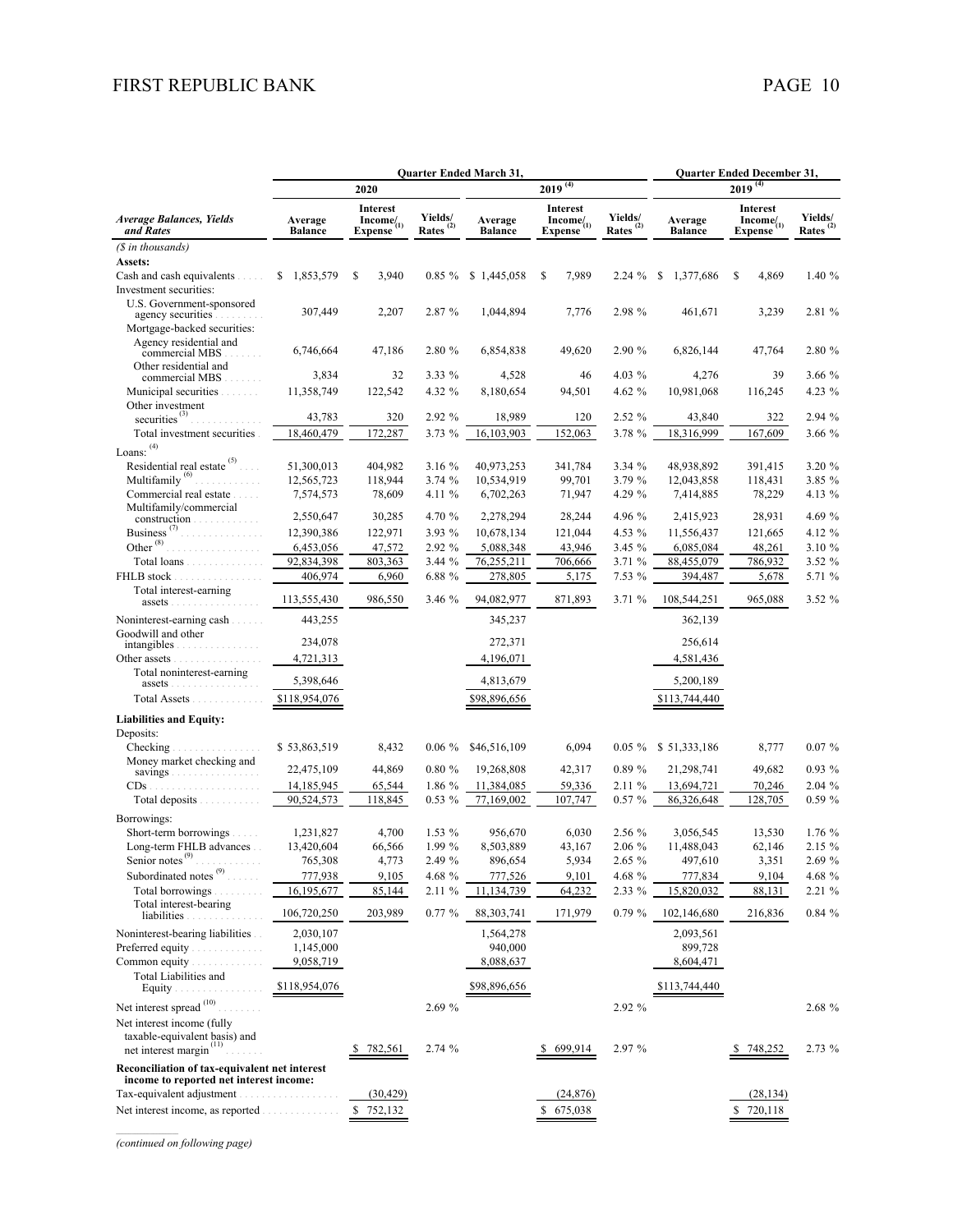#### *(continued from previous page)*

- <sup>(1)</sup> Interest income is presented on a fully taxable-equivalent basis.
- (2) Yields/rates are annualized.
- $(3)$  Includes corporate debt securities, mutual funds and marketable equity securities.
- $(4)$  For comparability, the Bank has adjusted certain prior period loan amounts to conform to the current period presentation under CECL.
- $<sup>(5)</sup>$  Includes single family, home equity lines of credit, and single family construction loans. Also includes single family loans held for sale.</sup>
- (6) Includes multifamily loans held for sale.
- $(7)$  Includes capital call lines of credit, tax-exempt loans and other business loans.
- <sup>(8)</sup> Includes stock secured, other secured, student loan refinance and other unsecured loans.
- <sup>(9)</sup> Average balances include unamortized issuance discounts and costs. Interest expense includes amortization of issuance discounts and costs.
- $<sup>(10)</sup>$  Net interest spread represents the average yield on interest-earning assets less the average rate on interest-bearing liabilities.</sup>

<sup>(11)</sup> Net interest margin represents net interest income on a fully taxable-equivalent basis divided by total average interest-earning assets.

|                                                                                                                                                                                                                                |  | <b>Ouarter Ended</b><br>March 31. |   | <b>Ouarter Ended</b><br>December 31, |    |            |
|--------------------------------------------------------------------------------------------------------------------------------------------------------------------------------------------------------------------------------|--|-----------------------------------|---|--------------------------------------|----|------------|
| <b>Operating Information</b>                                                                                                                                                                                                   |  | 2020                              |   | 2019                                 |    | 2019       |
| $(S$ in thousands, except per share amounts)                                                                                                                                                                                   |  |                                   |   |                                      |    |            |
| Net income to average assets $(1)$                                                                                                                                                                                             |  | 0.74%                             |   | $0.93\%$                             |    | $0.86\%$   |
| Net income available to common shareholders to average common equity $(1)$                                                                                                                                                     |  | $9.13\%$                          |   | $10.72 \%$                           |    | 10.86 %    |
| Net income available to common shareholders to average tangible common equity <sup>(1)</sup>                                                                                                                                   |  | 9.37%                             |   | 11.09%                               |    | 11.20 %    |
| Dividends per common share entertainment of the state of the state of the state of the state of the state of the state of the state of the state of the state of the state of the state of the state of the state of the state |  | 0.19                              | S | 0.18                                 | S. | 0.19       |
| Dividend payout ratio                                                                                                                                                                                                          |  | 15.9 %                            |   | $14.3\%$                             |    | $13.7 \%$  |
| Efficiency ratio <sup><math>(2)</math></sup>                                                                                                                                                                                   |  | 65.1 %                            |   | 65.0 %                               |    | 63.7 %     |
| Net loan charge-offs (recoveries).                                                                                                                                                                                             |  | 202                               | S | 127                                  | S  | (1,060)    |
| Net loan charge-offs (recoveries) to average total loans <sup>(1)</sup>                                                                                                                                                        |  | $0.00 \%$                         |   | $0.00 \%$                            |    | $(0.00)\%$ |
| Allowance for loan credit losses to:                                                                                                                                                                                           |  |                                   |   |                                      |    |            |
| Total loans                                                                                                                                                                                                                    |  | $0.57 \%$                         |   | $0.59\%$                             |    | $0.55\%$   |
| Nonaccrual loans                                                                                                                                                                                                               |  | 432.1%                            |   | 887.1%                               |    | 346.5 %    |

 $\overline{^{(1)}$  Ratios are annualized.

 $^{(2)}$  Efficiency ratio is the ratio of noninterest expense to the sum of net interest income and noninterest income.

|                                                   | <b>Ouarter Ended</b><br>March 31. | <b>Ouarter Ended</b><br>December 31, |           |
|---------------------------------------------------|-----------------------------------|--------------------------------------|-----------|
| <b>Effective Tax Rate</b>                         | 2020                              | 2019                                 | 2019      |
| Effective tax rate, prior to excess tax benefits. | 21.3%                             | 21.9%                                | 21.6 %    |
| Excess tax benefits—stock options                 | (1.5)                             | (6.2)                                | (1.2)     |
| Excess tax benefits—other stock awards            | (0.3)                             | (0.1)                                | (0.1)     |
| Total excess tax benefits                         | (1.8)                             | (6.3)                                | (1.3)     |
| Effective tax rate                                | $19.5 \%$                         | $15.6 \%$                            | $20.3 \%$ |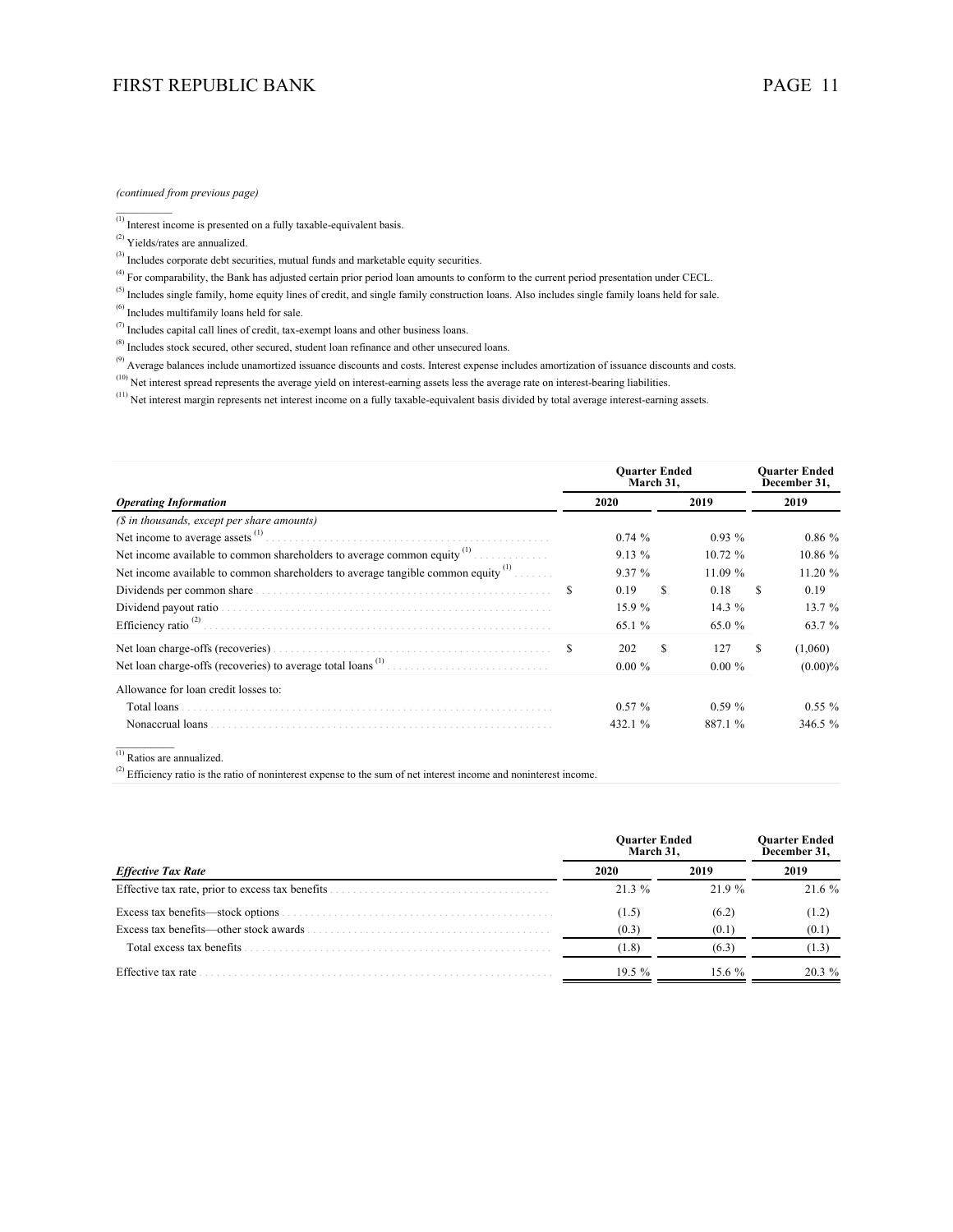|                                                                                | <b>Ouarter Ended</b><br>March 31. | Ouarter Ended<br>December 31, |         |
|--------------------------------------------------------------------------------|-----------------------------------|-------------------------------|---------|
| <b>Provision for Credit Losses and Unfunded Loan Commitments</b>               | 2020                              | 2019                          | 2019    |
| $(S \in \mathbb{R})$ in thousands)                                             |                                   |                               |         |
|                                                                                | 418                               |                               |         |
| Loans                                                                          | 47,679                            | 14.200                        | 9,579   |
| Provision for credit losses                                                    | 48.097                            | 14.200                        | 9.579   |
| Provision (reversal of provision) for unfunded loan commitments <sup>(1)</sup> | 14.273                            | (217)                         | (1,449) |
| Total provision.                                                               | 62.370                            | 13.983                        | 8.130   |
|                                                                                |                                   |                               |         |

| <b>Allowance for Credit Losses</b>            | <b>Debt Securities</b><br><b>Held-to-Maturity</b> |       |  | Loans   |    | <b>Unfunded Loan</b><br><b>Commitments</b> |     |   | Total   |
|-----------------------------------------------|---------------------------------------------------|-------|--|---------|----|--------------------------------------------|-----|---|---------|
| (\$ in thousands)                             |                                                   |       |  |         |    |                                            |     |   |         |
| Balance at 12/31/2019 (pre-CECL)              |                                                   |       |  | 496.104 | £. | 12.029                                     |     | S | 508,133 |
|                                               |                                                   | 4,669 |  | (1,675) |    | 3,668                                      |     |   | 6,662   |
|                                               |                                                   | 4,669 |  | 494,429 |    | 15,697                                     |     |   | 514,795 |
| Provision for credit losses                   |                                                   | 418   |  | 47,679  |    |                                            |     |   | 48,097  |
| Provision for unfunded loan commitments.<br>. |                                                   |       |  |         |    | 14,273                                     |     |   | 14,273  |
|                                               |                                                   | 418   |  | 47.679  |    | 14.273                                     |     |   | 62,370  |
| Net charge-offs.                              |                                                   |       |  | (202)   |    |                                            |     |   | (202)   |
| Balance at 3/31/2020 (CECL)                   |                                                   | 5.087 |  | 541.906 |    | 29 970                                     | (3) |   | 576,963 |

 $\frac{1}{(1)}$  Included in other noninterest expense.

 $^{(2)}$  Cumulative effect adjustment recorded on January 1, 2020.

(3) Included in other liabilities.

|                                    | <b>Ouarter Ended</b><br>March 31, | <b>Ouarter Ended</b><br>December 31, |           |    |          |
|------------------------------------|-----------------------------------|--------------------------------------|-----------|----|----------|
| <b>Mortgage Loan Sales</b>         | 2020                              |                                      | 2019      |    | 2019     |
| $(S \in \mathbb{R})$ in thousands) |                                   |                                      |           |    |          |
| Loans sold:                        |                                   |                                      |           |    |          |
| Flow sales:                        |                                   |                                      |           |    |          |
| Agency                             | \$<br>25,774                      | S                                    | 11,679    | \$ | 34,519   |
| Non-agency                         | 31,870                            |                                      | 16,831    |    | 7,717    |
| Total flow sales                   | 57,644                            |                                      | 28,510    |    | 42,236   |
| Bulk sales:                        |                                   |                                      |           |    |          |
| Non-agency                         | 437,669                           |                                      | 152,119   |    |          |
| Total loans sold                   | 495,313                           |                                      | 180.629   |    | 42,236   |
| Gain on sale of loans:             |                                   |                                      |           |    |          |
| Amount                             | 1,925                             | S                                    | 359       | S  | 69       |
| Gain as a percentage of loans sold | $0.39\%$                          |                                      | $0.20 \%$ |    | $0.16\%$ |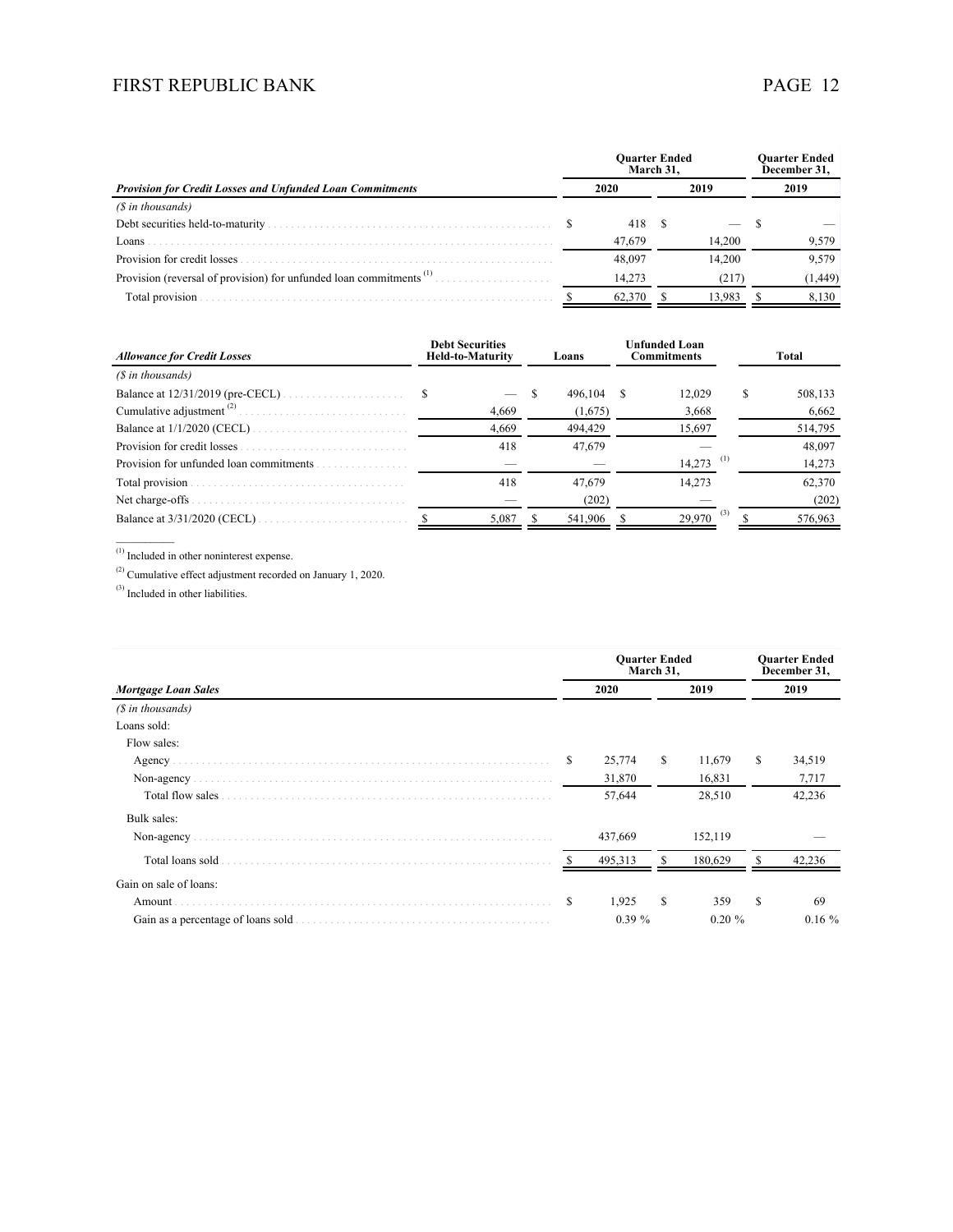|                                       |   | <b>Ouarter Ended</b><br>March 31. |    | <b>Ouarter Ended</b><br>December 31, |   |              |
|---------------------------------------|---|-----------------------------------|----|--------------------------------------|---|--------------|
| <b>Loan Originations</b>              |   | 2020                              |    | $2019^{(1)}$                         |   | $2019^{(1)}$ |
| (\$ in thousands)                     |   |                                   |    |                                      |   |              |
| Single family $(1-4 \text{ units})$ . | S | 3,519,336                         | £. | 2,189,895                            | S | 5,275,965    |
| Home equity lines of credit.          |   | 395,508                           |    | 352,138                              |   | 456,150      |
| Single family construction            |   | 109,162                           |    | 124,269                              |   | 133,368      |
| Multifamily $(5+$ units)              |   | 781,303                           |    | 582,943                              |   | 1,214,394    |
| Commercial real estate                |   | 451,858                           |    | 246,528                              |   | 401,084      |
|                                       |   | 620,921                           |    | 130,113                              |   | 340,650      |
|                                       |   | 2,385,229                         |    | 1,702,723                            |   | 1,708,006    |
| Tax-exempt                            |   | 100,019                           |    | 84,425                               |   | 52,550       |
| Other business                        |   | 619,779                           |    | 255,999                              |   | 512,954      |
| Stock secured                         |   | 592,560                           |    | 206,713                              |   | 650,240      |
| Other secured                         |   | 413,824                           |    | 266,749                              |   | 170,231      |
| Student loan refinance                |   | 236,882                           |    | 271,268                              |   | 218,596      |
| Other unsecured                       |   | 86,006                            |    | 63,040                               |   | 89,764       |
| Total loans originated                |   | 10,312,387                        |    | 6,476,803                            |   | 11,223,952   |

<sup>(1)</sup> For comparability, the Bank has adjusted certain prior period amounts to conform to the current period presentation under CECL.<br><sup>(2)</sup> Origination amounts for certain business lines of credit (i.e., capital call line

|                                 | As of             |  |                                               |  |        |  |                         |                   |        |  |  |
|---------------------------------|-------------------|--|-----------------------------------------------|--|--------|--|-------------------------|-------------------|--------|--|--|
| <b>Loan Servicing Portfolio</b> | March 31,<br>2020 |  | December 31,<br>September 30,<br>2019<br>2019 |  |        |  | <b>June 30,</b><br>2019 | March 31,<br>2019 |        |  |  |
| (\$ in millions)                |                   |  |                                               |  |        |  |                         |                   |        |  |  |
| Loans serviced for investors    | 9.203             |  | 9.298                                         |  | 10.080 |  | 10.746                  |                   | 11.326 |  |  |

|                                         | As of |                   |   |                      |    |                       |          |                         |    |                   |  |  |  |  |
|-----------------------------------------|-------|-------------------|---|----------------------|----|-----------------------|----------|-------------------------|----|-------------------|--|--|--|--|
| <b>Asset Quality Information</b>        |       | March 31.<br>2020 |   | December 31.<br>2019 |    | September 30,<br>2019 |          | <b>June 30.</b><br>2019 |    | March 31,<br>2019 |  |  |  |  |
| $(S$ in thousands)                      |       |                   |   |                      |    |                       |          |                         |    |                   |  |  |  |  |
| Nonperforming assets:                   |       |                   |   |                      |    |                       |          |                         |    |                   |  |  |  |  |
| Nonaccrual loans                        | S     | 125,418           | S | 143.181              | \$ | 136.928               | S        | 144.993                 | \$ | 51,081            |  |  |  |  |
| Other real estate owned                 |       | 1,071             |   |                      |    |                       |          |                         |    |                   |  |  |  |  |
| Total nonperforming assets              |       | 126,489           |   | 143.181              |    | 136.928               |          | 144.993                 |    | 51,081            |  |  |  |  |
| Nonperforming assets to total assets    |       | $0.10 \%$         |   | $0.12 \%$            |    | $0.12 \%$             |          | $0.14 \%$               |    | $0.05 \%$         |  |  |  |  |
| Accruing loans 90 days or more past due |       |                   |   |                      |    |                       | <b>D</b> |                         |    |                   |  |  |  |  |
| Restructured accruing loans             |       | 13.418            |   | 13.287               |    | 14.964                | S        | 12.176                  | S  | 10.208            |  |  |  |  |

| <b>Book Value and Capital Ratios</b>          |  | March 31.<br>2020 |  | December 31.<br>2019 |  | September 30,<br>2019 |  | <b>June 30,</b><br>2019 | March 31,<br>2019 |
|-----------------------------------------------|--|-------------------|--|----------------------|--|-----------------------|--|-------------------------|-------------------|
| (in thousands, except per share amounts)      |  |                   |  |                      |  |                       |  |                         |                   |
| Number of shares of common stock outstanding. |  | 171.395           |  | 168.621              |  | 168.450               |  | 168.176                 | 167,393           |
| Book value per common share                   |  | 53.76             |  | 51.63                |  | 50.41                 |  | 49.23                   | 48.42             |
| Tangible book value per common share          |  | 52.40             |  | 50.24                |  | 48.84                 |  | 47.64                   | 46.81             |